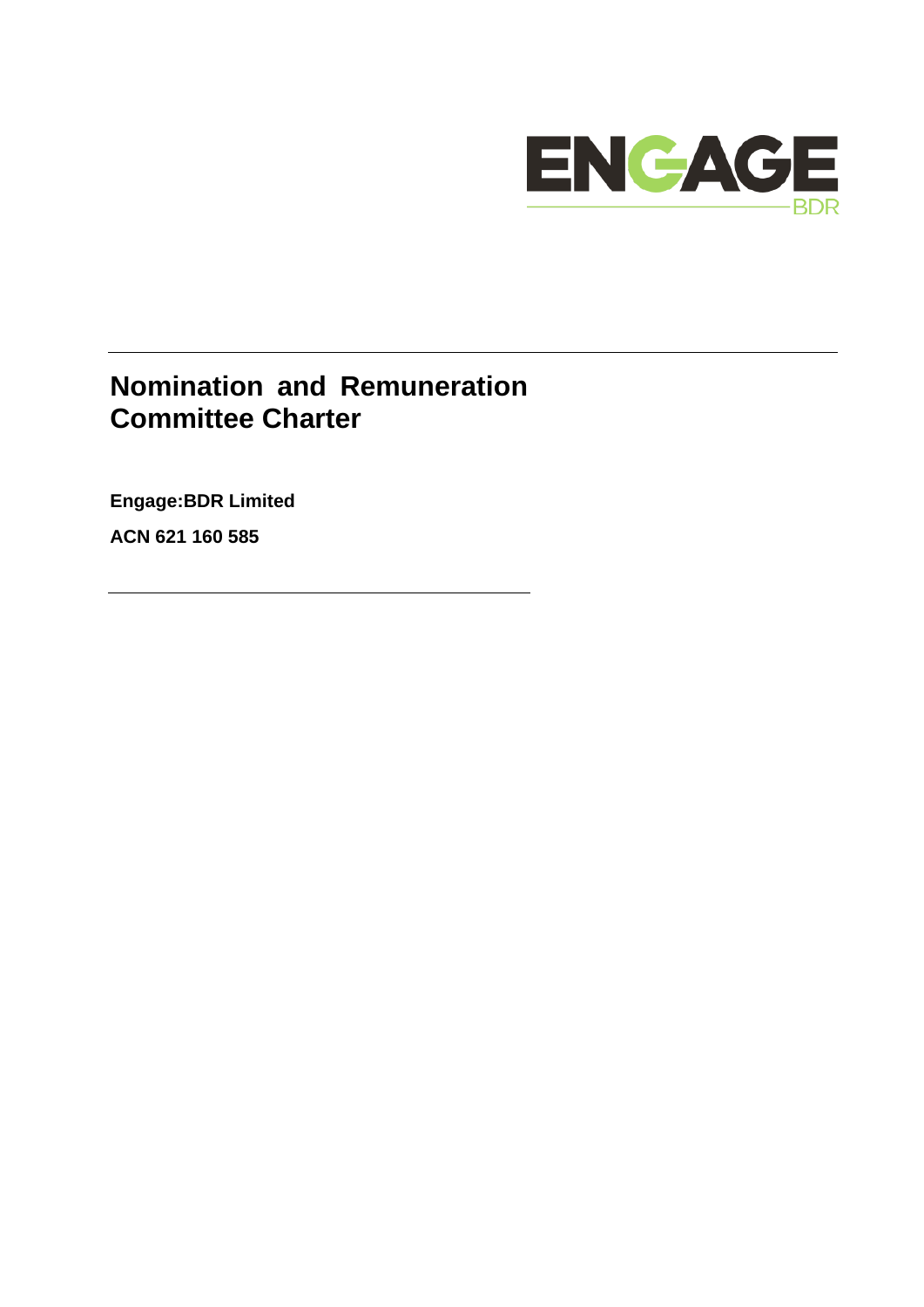#### 1. Introduction

- 1.1 The Nomination and Remuneration Committee is a committee of the board of directors (**Board**) of engage:BDR Limited (**Company**).
- 1.2 The Board established the Nomination and Remuneration Committee under the Company's constitution.
- 1.3 This charter sets out the scope of the Nomination and Remuneration Committee's responsibilities in relation to the Company and its controlled entities (**Group**).
- 1.4 The role of the Nomination and Remuneration Committee is not an executive role.

# 2. Objective

The objective of the Nomination and Remuneration Committee is to help the Board achieve its objective to ensure the Company:

- (a) has a board of an effective composition, size and commitment to adequately discharge its responsibilities and duties;
- (b) has coherent remuneration policies and practices to attract and retain executives and directors who will create value for shareholders;
- (a) observes those remuneration policies and practices; and
- (b) fairly and responsibly rewards executives having regard to the performance of the Group, the performance of the executives and the general pay environment.

#### 3. Nominations and board composition - responsibilities

The Nomination and Remuneration Committee is responsible for:

- (a) identifying and recommending to the Board, nominees for membership of the board including the chief executive officer;
- (b) identifying and assessing the necessary and desirable competencies and characteristics for board membership and regularly assessing the extent to which those competencies and characteristics are represented on the Board;
- (c) developing and implementing processes to identify and assess necessary and desirable competencies and characteristics for Board members;
- (d) ensuring succession plans are in place to maintain an appropriate balance of skills on the Board and reviewing those plans; and
- (e) recommending the removal of directors.

#### 4. Nomination and appointment of new directors

The Nomination and Remuneration Committee's responsibilities in relation to nominations to the Board are:

(i) identifying and assessing the necessary and desirable competencies and characteristics for Board members and assessing the extent to which those competencies and characteristics are represented on the Board;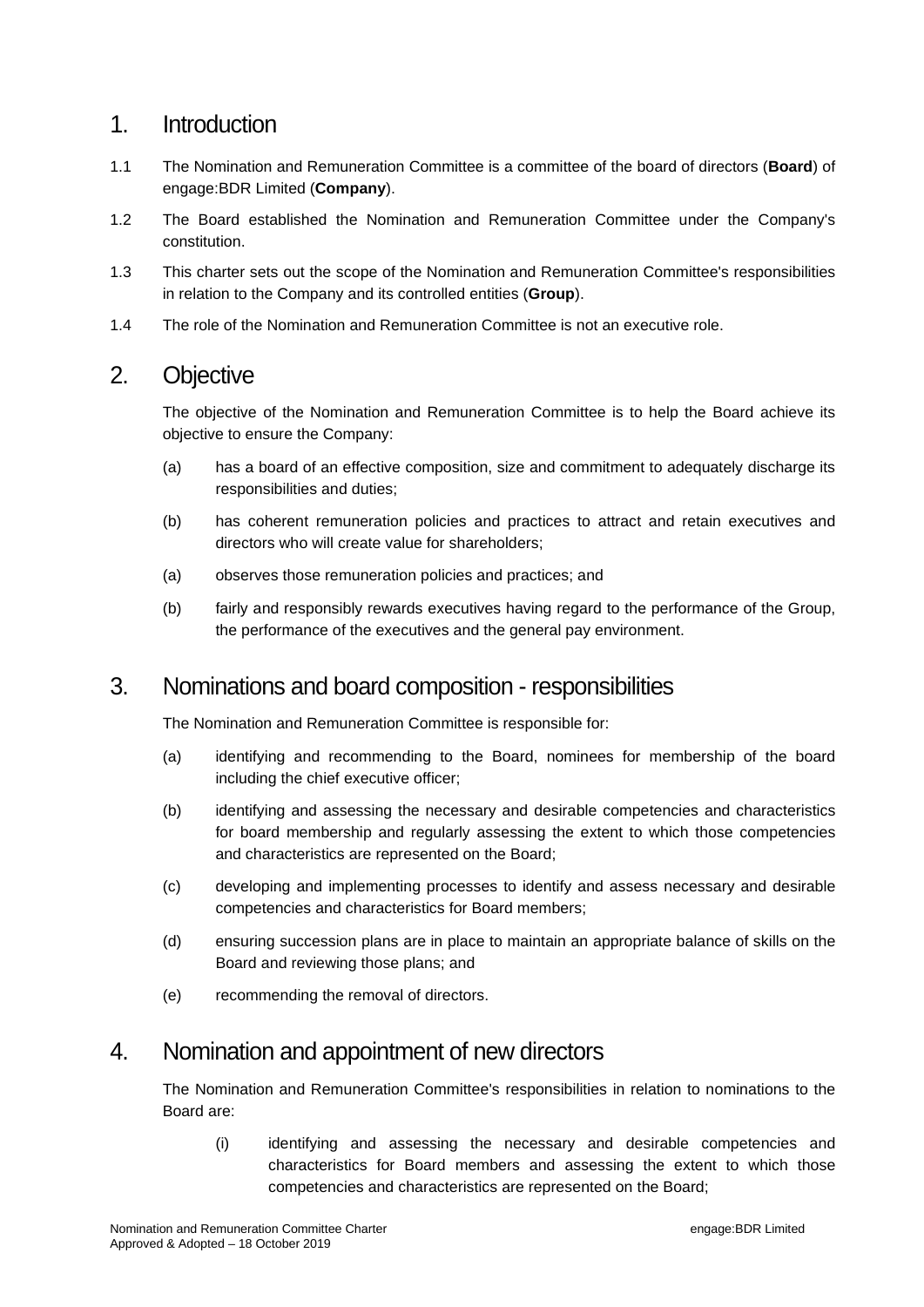- (ii) assessing and identifying the skills, experience and knowledge represented on the Board and those desired and establishing processes for identifying suitable candidates for appointment to the Board to ensure an appropriate mix of expertise, experience and succession;
- (iii) assessing and determining the time commitment needed from each Board member to adequately perform his or her duties;
- (iv) writing a job description for any vacancies on the Board, including a description of the skills, experience and knowledge desired in a candidate;
- (v) recommending to the Board nominees that have the identified skills, experience, knowledge and capabilities required for the vacancy;
- (vi) undertaking appropriate checks before appointing the person or putting the person forward to shareholders as a candidate for election as a Director. These checks will include the candidate's character, experience, education, criminal record and bankruptcy history; and
- (vii) recommending the removal of directors.

### 5. Performance and education of directors - responsibilities

- 5.1 The Nomination and Remuneration Committee is responsible for:
	- (a) annually reviewing the performance of the chief executive officer;
	- (b) establishing processes for evaluating the performance of the Board, both collectively and individually;
	- (c) annually evaluating the performance of the Board, both collectively and individually;
	- (d) regularly reviewing the time required from non-executive directors to perform their functions and assessing whether they are satisfying time requirements;
	- (e) establishing induction programmes for new directors and senior executives to gain an understanding of:
		- (i) the Group's financial position, strategies, operations and risk management policies; and
		- (ii) the respective rights, duties and responsibilities and roles of the Directors, senior executives and the board; and
	- (f) developing continuing education programmes for directors.
- 5.2 The Nomination and Remuneration Committee will disclose to members of the Company the process for evaluating the performance of the Board, its committees and individual directors in the Company's annual report or such other forum which the Board considers appropriate.
- 5.3 A member of the Nomination and Remuneration Committee must not participate in any review or assessment of their own performance.

# 6. Remuneration policies and practices

- 6.1 Executive remuneration and incentive policies and practices must be performance based and aligned with the Group's vision, values and overall business objectives.
- 6.2 Executive remuneration and incentive policies and practices must be designed to: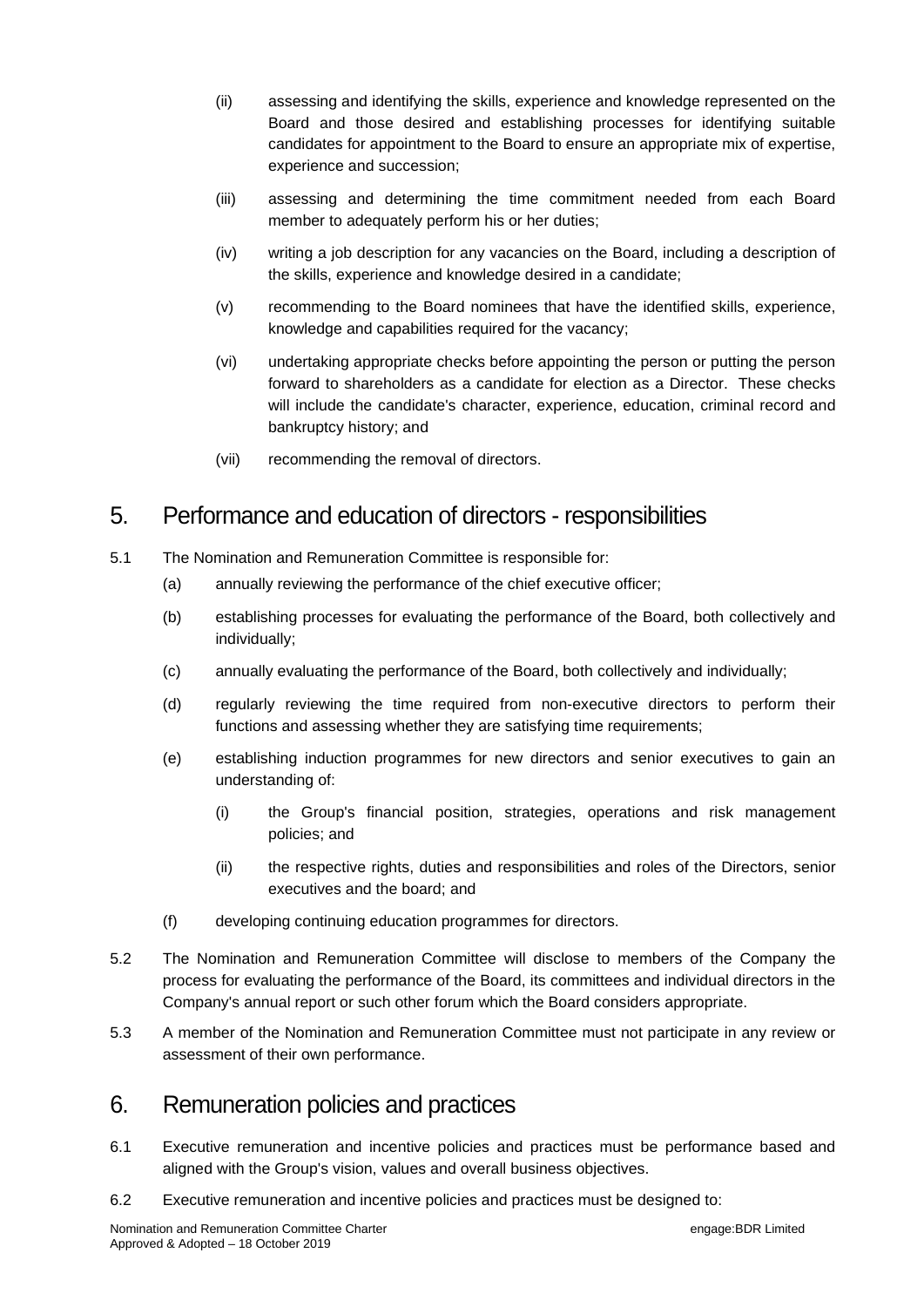- (a) motivate the directors and management to pursue the Group's long-term growth and success; and
- (b) demonstrate a clear relationship between the Group's overall performance and the performance of executives.
- 6.3 Structures for non-executive directors' remuneration and executive directors' and senior executives' remuneration must be clearly distinguished.

#### 7. Remuneration - responsibilities

- 7.1 In performing its responsibilities in relation to remuneration, the Nomination and Remuneration Committee must give appropriate consideration to the Company's performance and objectives, employment conditions and remuneration relativities.
- 7.2 The Nomination and Remuneration Committee is responsible for:

*Executive remuneration and incentive policies*

(a) reviewing, approving and recommending to the Board for adoption executive remuneration and incentive policies and practices; and

#### *Executive directors and senior management*

- (b) annually considering, approving and recommending to the **board** each executive director's total remuneration (including base pay, incentive awards, equity awards, retirement rights and terms of engagement) having regard to executive remuneration and incentive policies;
- (c) determining if shareholder approval is needed for any change to remuneration of directors or executives;
- (d) reviewing and approving, on the recommendation of the chief executive officer:
	- (i) the total remuneration (including incentive awards, equity awards and retirement and termination payments);
	- (ii) the terms of engagement; and
	- (iii) any changes to the total remuneration and terms of employment,

of direct reports of the chief executive officer and other senior executives;

- (e) recommending to the Board for approval changes to the remuneration or terms of engagement of executive directors before implementation; and
- (f) preparing for approval by the Board any report on executive remuneration that may be:
	- (i) required by the ASX Listing Rules or the *Corporations Act 2001* (Cth) (**Act**); or
	- (ii) proposed for inclusion in the annual report,

and reporting regularly to the Board on those matters;

#### *Executive incentive plans*

- (g) reviewing, approving and recommending to the Board for adoption:
	- (i) the design of any executive incentive plan;
	- (ii) the total proposed payments from any executive incentive plan; and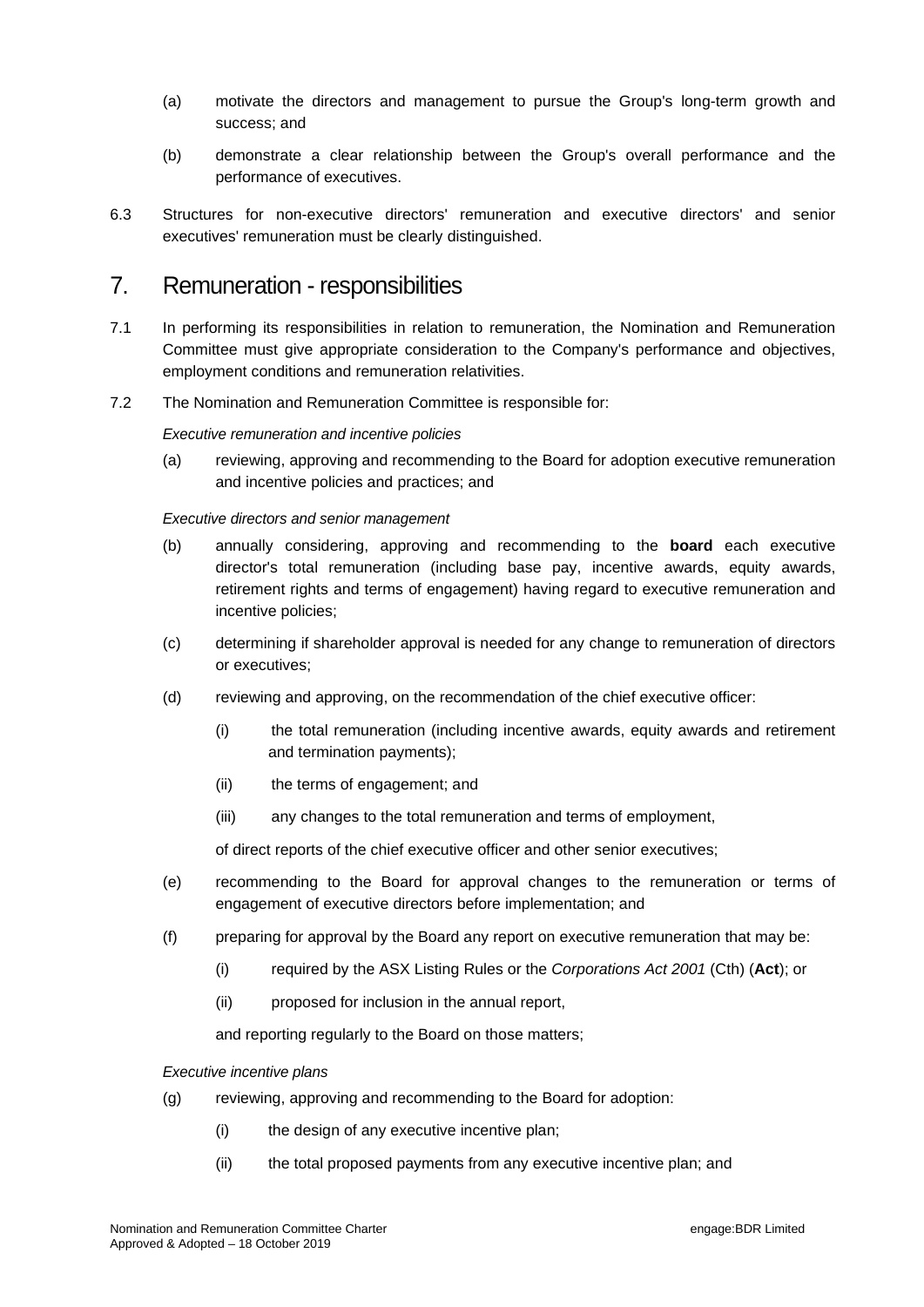- (iii) reviewing, approving and recommending to the Board for adoption the design of any equity based plan;
- (h) reviewing any plan for legislative, regulatory and market developments;
- (i) reviewing, approving and recommending to the Board for approval the total proposal awards under any equity based plan;
- (j) reviewing, approving and recommending to the Board for approval the proposed award to each executive under the rules of any plan or as approved by the Nomination and Remuneration Committee;
- (k) reviewing, approving, recommending to the Board for adoption and keeping under review the performance hurdles for any equity based plan;

*Non-executive directors*

- (l) reviewing the remuneration of non-executive directors for serving on the Board and any committee (both individually and in total);
- (m) recommending to the Board the remuneration and retirement policies for non-executive directors having regard to market trends and shareholder interests;

*Superannuation and Pension*

(n) reviewing superannuation and pension arrangements;

*Reimbursement of expenses*

(o) reviewing and monitoring the reimbursement of any expenses incurred by directors and senior executives; and

*Insurance and indemnities*

(p) reviewing any insurance premiums or indemnities for the benefit of directors and officers.

#### 8. Recruitment and termination - responsibilities

- 8.1 The Nomination and Remuneration Committee is responsible for:
	- (a) reviewing and recommending to the Board for adoption recruitment, retention and termination policies and practices;
	- (b) reviewing and recommending to the Board for approval termination payments to executive directors before they are implemented; and
	- (c) considering and, if appropriate, ratifying termination payments to direct reports of the chief executive officer and other senior executives and members of the senior management team or executive committee.
- 8.2 Any termination payment to any other departing executive should be reported to the Nomination and Remuneration Committee at its next meeting.

#### 9. Other responsibilities

The Nomination and Remuneration Committee is responsible for doing anything the Board considers appropriate in the context of this charter.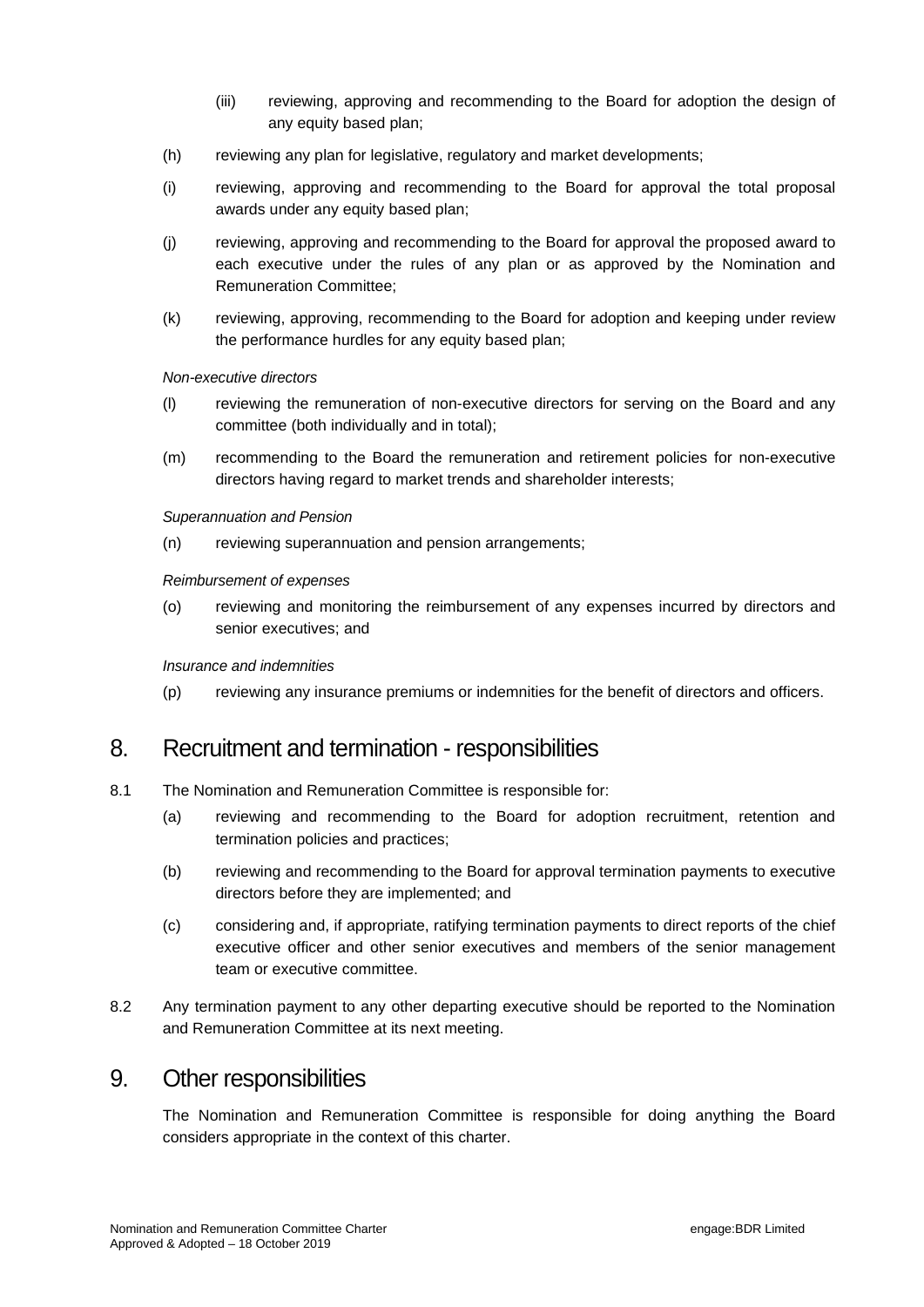# 10. Nomination and Remuneration Committee composition

- <span id="page-5-0"></span>10.1 The Company notes that the ASX corporate governance guidelines recommend that the Nomination and Remuneration Committee should comprise:
	- (a) at least three members;
	- (b) is chaired by an independent director; and
	- (c) consist majority of independent directors,
- 10.2 While the Company will aim to have an Nomination and Remuneration Committee that complies with the size and composition guidelines outlined in paragraph [10.1](#page-5-0) above, it may not always be practicable in the future given the size of the board and the circumstances of the Group, including the nature of the Group's business. Accordingly, the Board has absolute discretion to determine the appropriate size and composition of the Nomination and Remuneration Committee from time to time.
- 10.3 The Board has determined that the Nomination and Remuneration Committee will comprise of:
	- (a) Non-Executive Director (Chairperson);
	- (b) Non-Executive Director; and
	- (c) Non-Executive Director;
- 10.4 The Board decides appointments, rotations and resignations within the Nomination and Remuneration Committee having regard to the ASX Listing Rules, the Act and the Company's constitution.
- 10.5 A Nomination and Remuneration Committee member may act by their alternate.

# 11. Nomination and Remuneration Committee meetings

- 11.1 The Nomination and Remuneration Committee will meet as often as it considers necessary, and at a minimum once per year.
- 11.2 The quorum for a Nomination and Remuneration Committee meeting is two Nomination and Remuneration Committee members.
- 11.3 Nomination and Remuneration Committee meetings may be held by any technological means allowing its members to participate in discussions even if all of them are not physically present in the same place. A member who is not physically present but participating by technological means is taken to be present.
- 11.4 The Nomination and Remuneration Committee may pass or approve a resolution without holding a meeting in accordance with the procedures (so far as they are appropriate) in section 248A of the Act.
- 11.5 The Nomination and Remuneration Committee may invite anyone it considers appropriate to attend Nomination and Remuneration Committee meetings.

# 12. Minutes of Nomination and Remuneration Committee meetings

- 12.1 The Nomination and Remuneration Committee must keep minutes of its meetings.
- 12.2 Minutes of each Nomination and Remuneration Committee meeting must be included in the papers for the next full Board meeting after each meeting of the Nomination and Remuneration Committee.